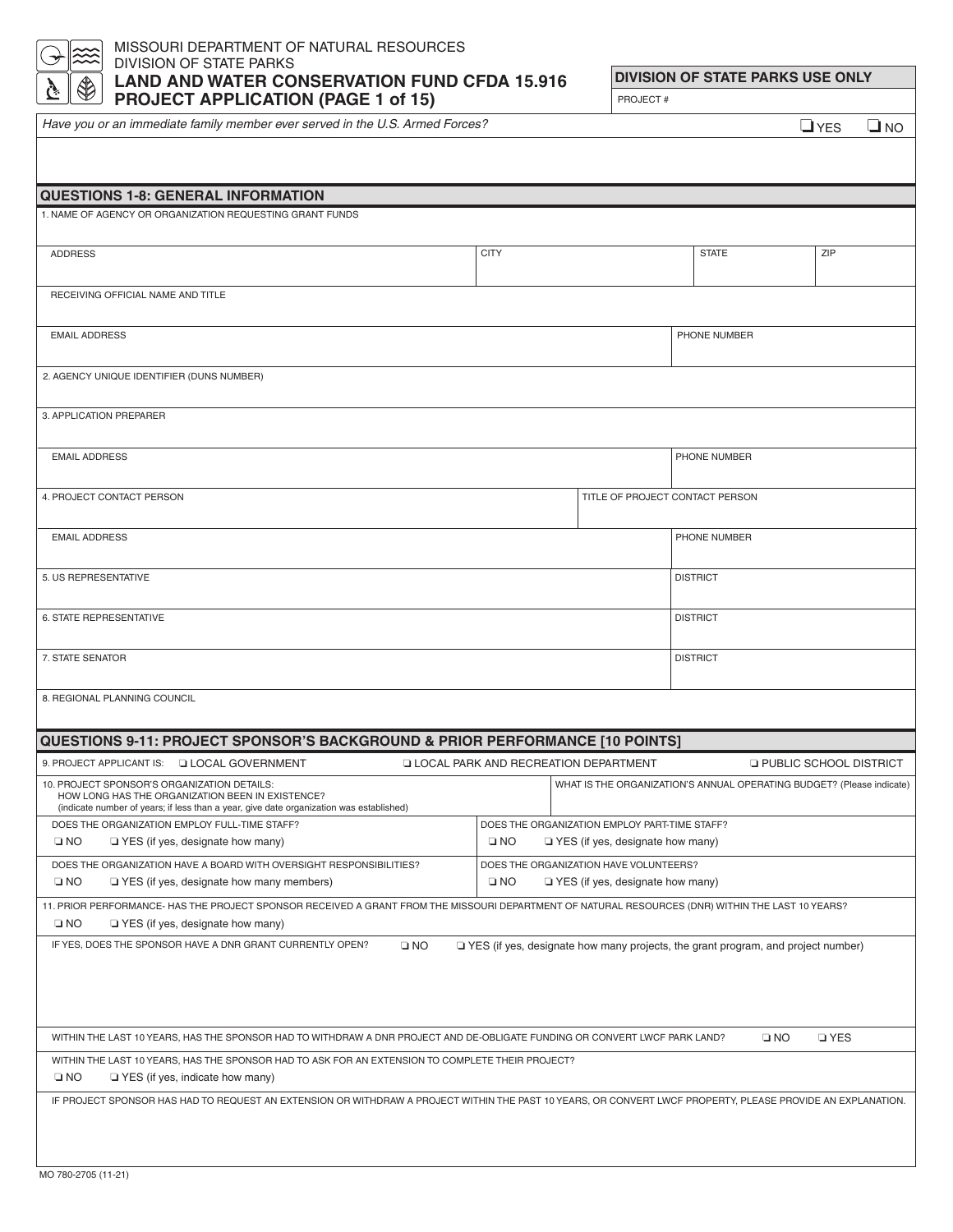## MISSOURI DEPARTMENT OF NATURAL RESOURCES DIVISION OF STATE PARKS **LAND AND WATER CONSERVATION FUND CFDA 15.916 PROJECT APPLICATION (PAGE 2 of 15)**

| <b>QUESTIONS 12-28: PROJECT LOCATION AND LWCF BOUNDARY INFORMATION [10 POINTS]</b>                                                                                                                                                                                                                   |                                                                        |          |                                                                                                     |           |     |
|------------------------------------------------------------------------------------------------------------------------------------------------------------------------------------------------------------------------------------------------------------------------------------------------------|------------------------------------------------------------------------|----------|-----------------------------------------------------------------------------------------------------|-----------|-----|
| 12. PARK OR SITE NAME (if different from project name)                                                                                                                                                                                                                                               |                                                                        |          |                                                                                                     |           |     |
| ADDRESS/LOCATION OF THE PROPOSED PROJECT SITE                                                                                                                                                                                                                                                        |                                                                        |          |                                                                                                     |           |     |
| <b>CITY</b>                                                                                                                                                                                                                                                                                          | COUNTY                                                                 |          | <b>STATE</b>                                                                                        |           | ZIP |
| TOWNSHIP, RANGE, SECTION                                                                                                                                                                                                                                                                             |                                                                        | LATITUDE |                                                                                                     | LONGITUDE |     |
| 13. LEGAL DESCRIPTION OF THE PROPOSED LWCF BOUNDARY (attach additional pages, if needed)                                                                                                                                                                                                             |                                                                        |          |                                                                                                     |           |     |
| 14. IS THE PROPOSED LWCF BOUNDARY THE SAME AS THE BOUNDARY OF THE PARK/RECREATION AREA AS IT EXISTS IN TOTALITY?<br>$\square$ NO<br>TYES (if no, please explain any area proposed for exclusion and why, and ensure that it is clearly depicted on the proposed LWCF map)                            |                                                                        |          |                                                                                                     |           |     |
| 15. IS THE PROJECT LOCATION A CURRENT LWCF SITE?<br>$\square$ NO<br><b>D</b> YES                                                                                                                                                                                                                     | IF YES, WHAT IS THE CURRENT<br>6(F)(3) ACREAGE FOR<br>THE ENTIRE SITE? |          | IF NO, WHAT IS THE TOTAL ACREAGE<br>THAT WILL BE ENCUMBERED UNDER<br>6(F)(3) IF FUNDING IS AWARDED? |           |     |
| 16. WILL THIS PROPOSAL CREATE A NEW PARK/RECREATION AREA WHERE NONE PREVIOUSLY EXISTED?<br>$\square$ NO<br>YES (if yes, please explain)                                                                                                                                                              |                                                                        |          |                                                                                                     |           |     |
| 17. IF THIS IS AN EXISTING LWCF SITE, HAS THE PARK NAME CHANGED SINCE THE LAST GRANT?<br>$\square$ NO<br>YES (if yes, please explain)                                                                                                                                                                |                                                                        |          |                                                                                                     |           |     |
| 18. IS THE PROJECT LOCATED IN A FLOODPLAIN (include a copy of the floodplain map to affirm your answer and include your permit if required)?<br>TYES (If yes, please explain and confirm that you have met applicable federal insurance requirements and include proof of insurance)<br>$\square$ NO |                                                                        |          |                                                                                                     |           |     |
| 19. IS YOUR SITE CONTIGUOUS WITH OR CONNECTED TO ANY FEDERALLY OWNED RECREATION AREA?<br>$\square$ NO<br>YES (if yes, please explain)                                                                                                                                                                |                                                                        |          |                                                                                                     |           |     |
| 20. IS YOUR SITE PART OF A LARGER LAND MANAGEMENT AREA, SUCH AS A GREENWAY OR REGIONAL RECREATION AREA?<br>$\square$ NO<br>YES (if yes, please explain)                                                                                                                                              |                                                                        |          |                                                                                                     |           |     |
| 21. DESCRIBE THE EXISTING SITE CONDITIONS. PLEASE INCLUDE PHOTOGRAPHS OF THE PROJECT AREA.                                                                                                                                                                                                           |                                                                        |          |                                                                                                     |           |     |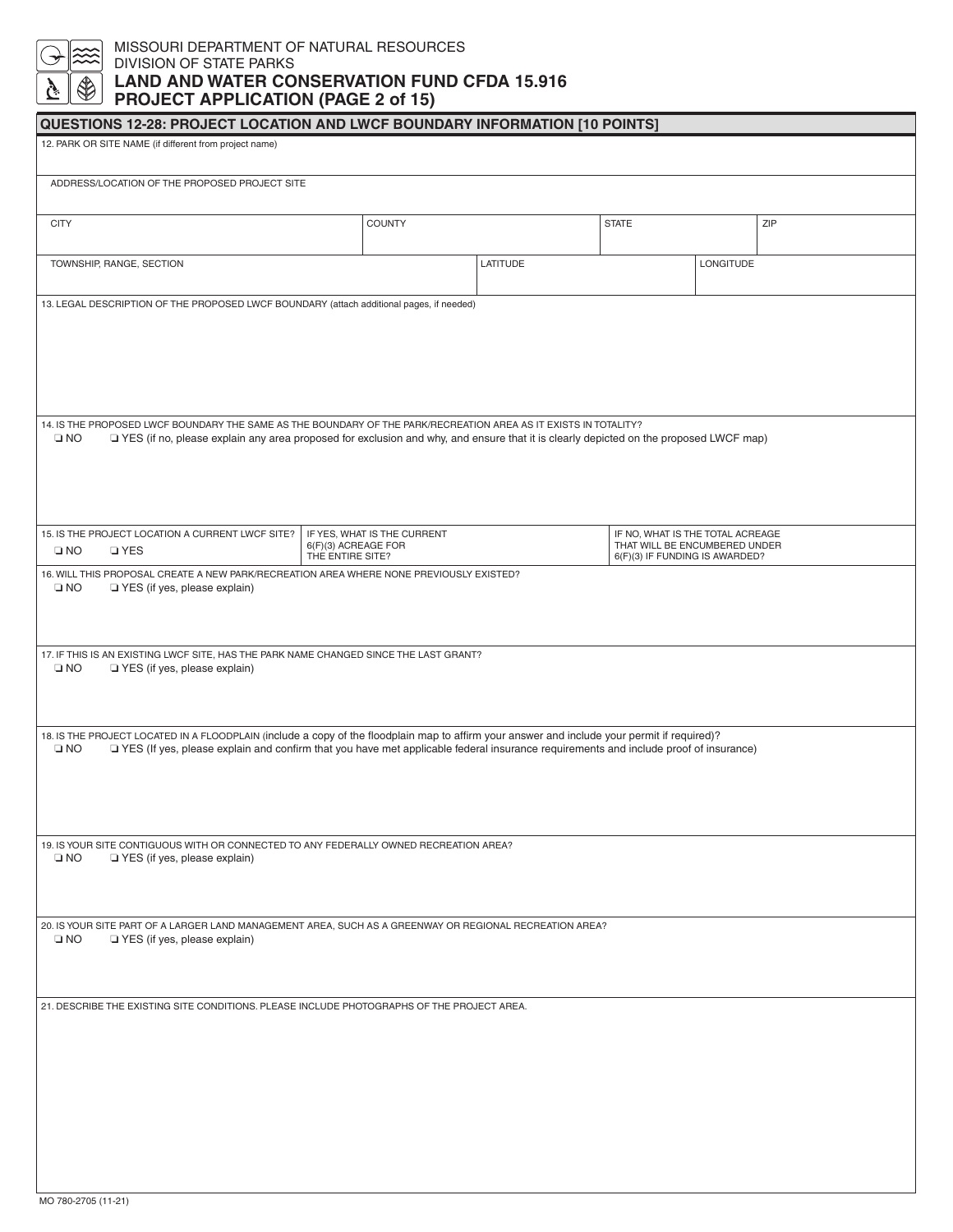| MISSOURI DEPARTMENT OF NATURAL RESOURCES                                                                                                                                                                                                                            |
|---------------------------------------------------------------------------------------------------------------------------------------------------------------------------------------------------------------------------------------------------------------------|
| <b>DIVISION OF STATE PARKS</b><br><b>LAND AND WATER CONSERVATION FUND CFDA 15.916</b>                                                                                                                                                                               |
| <b>PROJECT APPLICATION (PAGE 3 of 15)</b>                                                                                                                                                                                                                           |
| 22. EXPLAIN WHY THE SITE IS SUITABLE FOR THE TYPE OF OUTDOOR RECREATION PROPOSAL BEING SUBMITTED.                                                                                                                                                                   |
|                                                                                                                                                                                                                                                                     |
|                                                                                                                                                                                                                                                                     |
|                                                                                                                                                                                                                                                                     |
| 23. DOES THE SITE INCLUDE ANY ELEMENTS THAT VISUALLY DETRACT FROM THE OUTDOOR RECREATION EXPERIENCE OR THAT REPRESENT A POTENTIAL PUBLIC SAFETY HAZARD?                                                                                                             |
| $\square$ NO<br>□ YES (if yes, please explain and describe whether this project will help address those concerns)                                                                                                                                                   |
|                                                                                                                                                                                                                                                                     |
|                                                                                                                                                                                                                                                                     |
|                                                                                                                                                                                                                                                                     |
|                                                                                                                                                                                                                                                                     |
| 24. PLEASE PROVIDE THE NAME OF THE PROPERTY OWNER AS STATED ON THE DEED                                                                                                                                                                                             |
| (If there are multiple deeds associated with the property, please provide information for each<br>parcel along with a copy of each deed.)                                                                                                                           |
| 25. WHAT IS/WILL BE THE APPLICANT'S TYPE OF OWNERSHIP/CONTROL OF THE PROPERTY?                                                                                                                                                                                      |
| <b>D FEE SIMPLE</b>                                                                                                                                                                                                                                                 |
| LESS THAN FEE SIMPLE (Explain what rights the applicant has and what agency holds the underlying fee simple ownership.)                                                                                                                                             |
|                                                                                                                                                                                                                                                                     |
|                                                                                                                                                                                                                                                                     |
| LEASE OF AT LEAST 25 YEARS (include a copy of the lease with the application)<br>IF YOU HAVE A LEASE, DOES THE LEASE INCLUDE A PROVISION FOR RECORDING THE RECREATION USE LEASE AMENDMENT?<br>$\square$ NO<br><b>D</b> YES                                          |
| (if no, please explain)                                                                                                                                                                                                                                             |
|                                                                                                                                                                                                                                                                     |
|                                                                                                                                                                                                                                                                     |
| 26. PLEASE LIST ALL PRESENT EXISTING AND REASONABLY ANTICIPATED LIENS OR MORTGAGES OR BOTH, ON THE PROPERTY, AND THE EFFECT ON THE RECREATIONAL EASEMENT                                                                                                            |
| THAT WILL BE REQUIRED.                                                                                                                                                                                                                                              |
|                                                                                                                                                                                                                                                                     |
|                                                                                                                                                                                                                                                                     |
| 27. ARE THERE ANY RIGHT-OF-WAY, EASEMENTS, OR REVERSIONARY INTERESTS ASSOCIATED WITH THE PROPERTY?                                                                                                                                                                  |
| $\square$ NO<br>$\Box$ YES (if yes, please explain)                                                                                                                                                                                                                 |
|                                                                                                                                                                                                                                                                     |
|                                                                                                                                                                                                                                                                     |
|                                                                                                                                                                                                                                                                     |
|                                                                                                                                                                                                                                                                     |
| 28. HOW DID YOU DETERMINE IF THERE WERE ANY RIGHT-OF-WAY, EASEMENTS, LIENS/MORTGAGES, OR REVERSIONARY INTERESTS?                                                                                                                                                    |
| LI HAD A TITLE SEARCH CONDUCTED WITHIN THE LAST SIX MONTHS. ATTACHED IS A COPY OF THAT SEARCH. ا⊑                                                                                                                                                                   |
| I CONTACTED THE COUNTY RECORDER OF DEEDS OFFICE TO FIND OUT WHAT WAS RECORDED. INCLUDED IN THIS APPLICATION IS A COPY OF ALL<br>RECORDED ENCUMBRANCES: AND. I CHECKED WITH THE CITY TO FIND OUT IF THERE WERE ANY ENCUMBRANCES IN THEIR RECORDS THAT MAY NOT HAVE   |
| BEEN RECORDED (such as utility easements, road right-of-way, or liens).                                                                                                                                                                                             |
| QUESTIONS 29-33: PROPERTY MANAGEMENT AND STEWARDSHIP [10 POINTS]                                                                                                                                                                                                    |
| 29. WHO WILL MANAGE AND OPERATE THE SITE?                                                                                                                                                                                                                           |
|                                                                                                                                                                                                                                                                     |
| 30. IS THIS A MULTI-USE SITE (for example, a school, reservoir, state wild area, etc.)?                                                                                                                                                                             |
| $\square$ NO<br>□ YES (if yes, how often will the public have access to the proposed recreation site; what kinds of restrictions to public outdoor recreation will occur)                                                                                           |
|                                                                                                                                                                                                                                                                     |
|                                                                                                                                                                                                                                                                     |
|                                                                                                                                                                                                                                                                     |
|                                                                                                                                                                                                                                                                     |
| 31. ARE THERE ANY PRE-EXISTING OR PLANNED INDOOR FACILITIES ON SITE THAT WOULD NOT THEMSELVES BE ELIGIBLE FOR LWCF GRANT FUND?                                                                                                                                      |
| $\square$ NO<br>$\Box$ YES (if yes, describe and explain how/if the structure(s) support public outdoor recreation)                                                                                                                                                 |
|                                                                                                                                                                                                                                                                     |
|                                                                                                                                                                                                                                                                     |
|                                                                                                                                                                                                                                                                     |
|                                                                                                                                                                                                                                                                     |
| 32. ARE THERE ANY PRE-EXISTING OR PLANNED RESOURCE MANAGEMENT PRACTICES (I.E. TIMBER MANAGEMENT, GRAZING, ETC.)?<br>$\square$ NO<br>□ YES (if yes, describe the nature of the practice, the anticipated duration, and how the practice supports outdoor recreation) |
|                                                                                                                                                                                                                                                                     |
|                                                                                                                                                                                                                                                                     |
|                                                                                                                                                                                                                                                                     |
|                                                                                                                                                                                                                                                                     |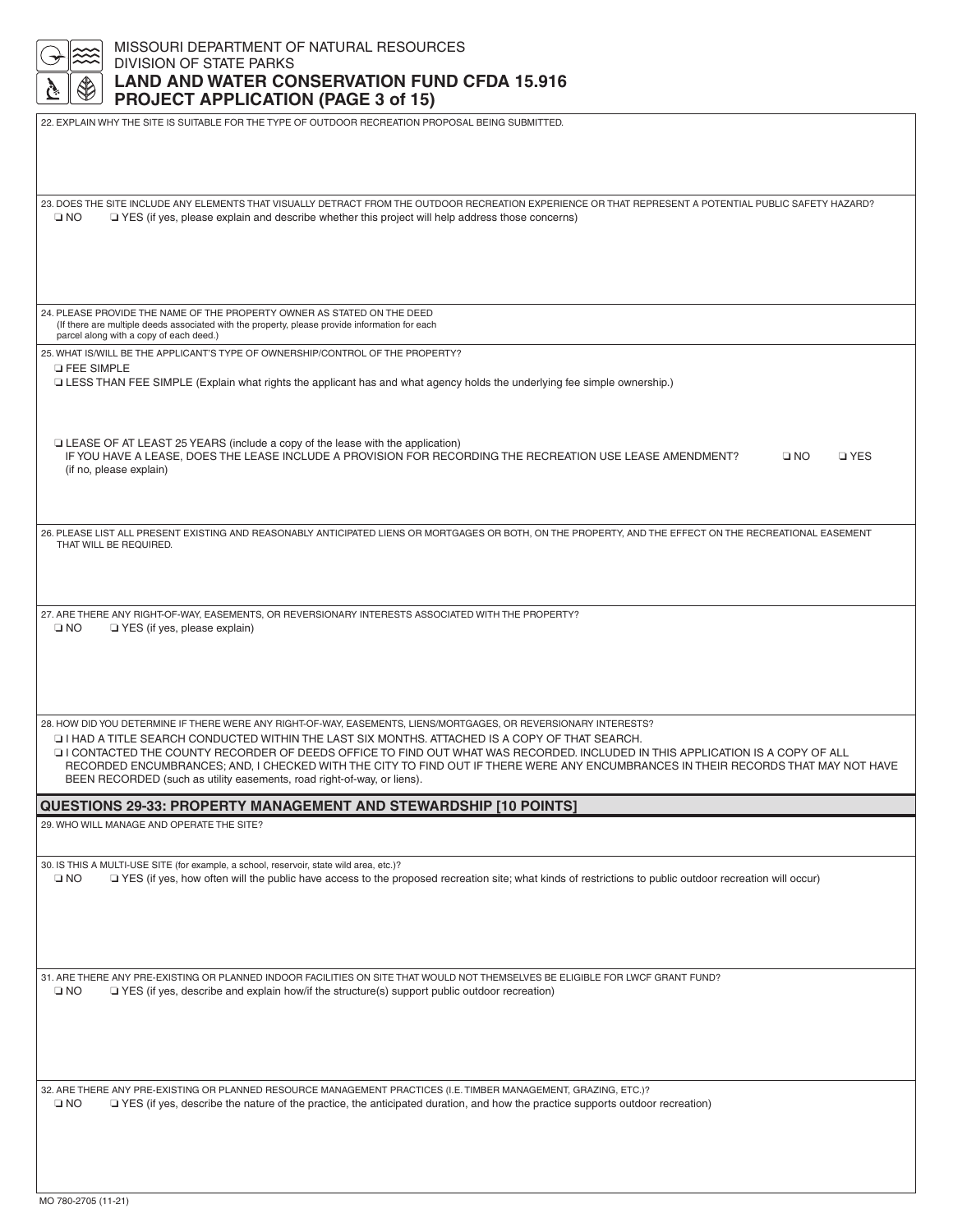| MISSOURI DEPARTMENT OF NATURAL RESOURCES<br>▒                                                                                                                                                                                                   |                                                                                                                                                                                     |                                                                                                                                                                                                                                                                                                                                |  |  |  |
|-------------------------------------------------------------------------------------------------------------------------------------------------------------------------------------------------------------------------------------------------|-------------------------------------------------------------------------------------------------------------------------------------------------------------------------------------|--------------------------------------------------------------------------------------------------------------------------------------------------------------------------------------------------------------------------------------------------------------------------------------------------------------------------------|--|--|--|
|                                                                                                                                                                                                                                                 | <b>DIVISION OF STATE PARKS</b><br><b>LAND AND WATER CONSERVATION FUND CFDA 15.916</b>                                                                                               |                                                                                                                                                                                                                                                                                                                                |  |  |  |
|                                                                                                                                                                                                                                                 | <b>PROJECT APPLICATION (PAGE 4 of 15)</b>                                                                                                                                           |                                                                                                                                                                                                                                                                                                                                |  |  |  |
| $\square$ NO                                                                                                                                                                                                                                    | become subject to LWCF once the use is terminated, or if the intent is for the use to continue within the park in perpetuity)                                                       | 33. ARE THERE ANY PRE-EXISTING OR PLANNED USES ON SITE THAT ARE INCOMPATIBLE WITH LWCF REQUIREMENTS THAT SHOULD BE EXCLUDED FROM THE LWCF BOUNDARY?<br>T YES (if yes, describe the nature of the use and ensure it is clearly depicted on the proposed LWCF boundary map; clarify whether the future intent is for the area to |  |  |  |
|                                                                                                                                                                                                                                                 | 34. PROVIDE A DETAILED POST-COMPLETION PLAN OF HOW THE PROJECT WILL BE MANAGED AND MAINTAINED IN PERPETUITY.                                                                        |                                                                                                                                                                                                                                                                                                                                |  |  |  |
|                                                                                                                                                                                                                                                 |                                                                                                                                                                                     |                                                                                                                                                                                                                                                                                                                                |  |  |  |
|                                                                                                                                                                                                                                                 |                                                                                                                                                                                     |                                                                                                                                                                                                                                                                                                                                |  |  |  |
|                                                                                                                                                                                                                                                 | QUESTIONS 35-53: ACQUISITION OF REAL PROPERTY [QUESTIONS 35-59 ARE WORTH 20 POINTS]<br>35. WILL REAL PROPERTY BE ACQUIRED AS PART OF THIS PROJECT (including purchase or donation)? |                                                                                                                                                                                                                                                                                                                                |  |  |  |
| $\square$ NO                                                                                                                                                                                                                                    | YES (If no, skip to question 54)                                                                                                                                                    |                                                                                                                                                                                                                                                                                                                                |  |  |  |
|                                                                                                                                                                                                                                                 | 36. WHY IS THIS ACQUISITION (whether attained via purchase or donation) NEEDED?                                                                                                     |                                                                                                                                                                                                                                                                                                                                |  |  |  |
|                                                                                                                                                                                                                                                 |                                                                                                                                                                                     |                                                                                                                                                                                                                                                                                                                                |  |  |  |
|                                                                                                                                                                                                                                                 | 37. DESCRIBE THE EXISTING RESOURCES AND FEATURES OF THE SITE THAT MAKE IT DESIRABLE FOR PUBLIC OUTDOOR RECREATION.                                                                  |                                                                                                                                                                                                                                                                                                                                |  |  |  |
|                                                                                                                                                                                                                                                 |                                                                                                                                                                                     |                                                                                                                                                                                                                                                                                                                                |  |  |  |
|                                                                                                                                                                                                                                                 | 38. EXPLAIN HOW YOU ENVISION THIS ACQUISITION CONTRIBUTING TO OUTDOOR RECREATION IN THE LONG TERM.                                                                                  |                                                                                                                                                                                                                                                                                                                                |  |  |  |
|                                                                                                                                                                                                                                                 |                                                                                                                                                                                     |                                                                                                                                                                                                                                                                                                                                |  |  |  |
| 39. PARCEL NAME                                                                                                                                                                                                                                 |                                                                                                                                                                                     | 40. PARCEL SIZE                                                                                                                                                                                                                                                                                                                |  |  |  |
| 41. PARCEL VALUE                                                                                                                                                                                                                                |                                                                                                                                                                                     | 42. ANTICIPATED ACQUISITION DATE                                                                                                                                                                                                                                                                                               |  |  |  |
| 43. LI A STATE-CERTIFIED REVIEW APPRAISER HAS REVIEWED THE APPRAISAL AND HAS DETERMINED THAT IT WAS PREPARED IN CONFORMITY WITH THE<br>UNIFORM APPRAISAL STANDARDS FOR FEDERAL LAND ACQUISITIONS.                                               |                                                                                                                                                                                     |                                                                                                                                                                                                                                                                                                                                |  |  |  |
| □ A QUALIFIED PROFESSIONAL HAS PREPARED A WAIVER VALUATION FOR THIS PROPERTY IN CONFORMITY WITH 49 CFR 24.102(C)(D)(II).<br>44. FROM WHOM IS THE PROPERTY BEING PURCHASED?                                                                      |                                                                                                                                                                                     |                                                                                                                                                                                                                                                                                                                                |  |  |  |
|                                                                                                                                                                                                                                                 |                                                                                                                                                                                     |                                                                                                                                                                                                                                                                                                                                |  |  |  |
| 45. ARE ANY BUILDINGS OR STRUCTURES BEING PURCHASED ALONG WITH THE PROPERTY?<br>TYES (if yes, please describe what is planned for these structures and whether the grant funded project includes the value of these structures)<br>$\square$ NO |                                                                                                                                                                                     |                                                                                                                                                                                                                                                                                                                                |  |  |  |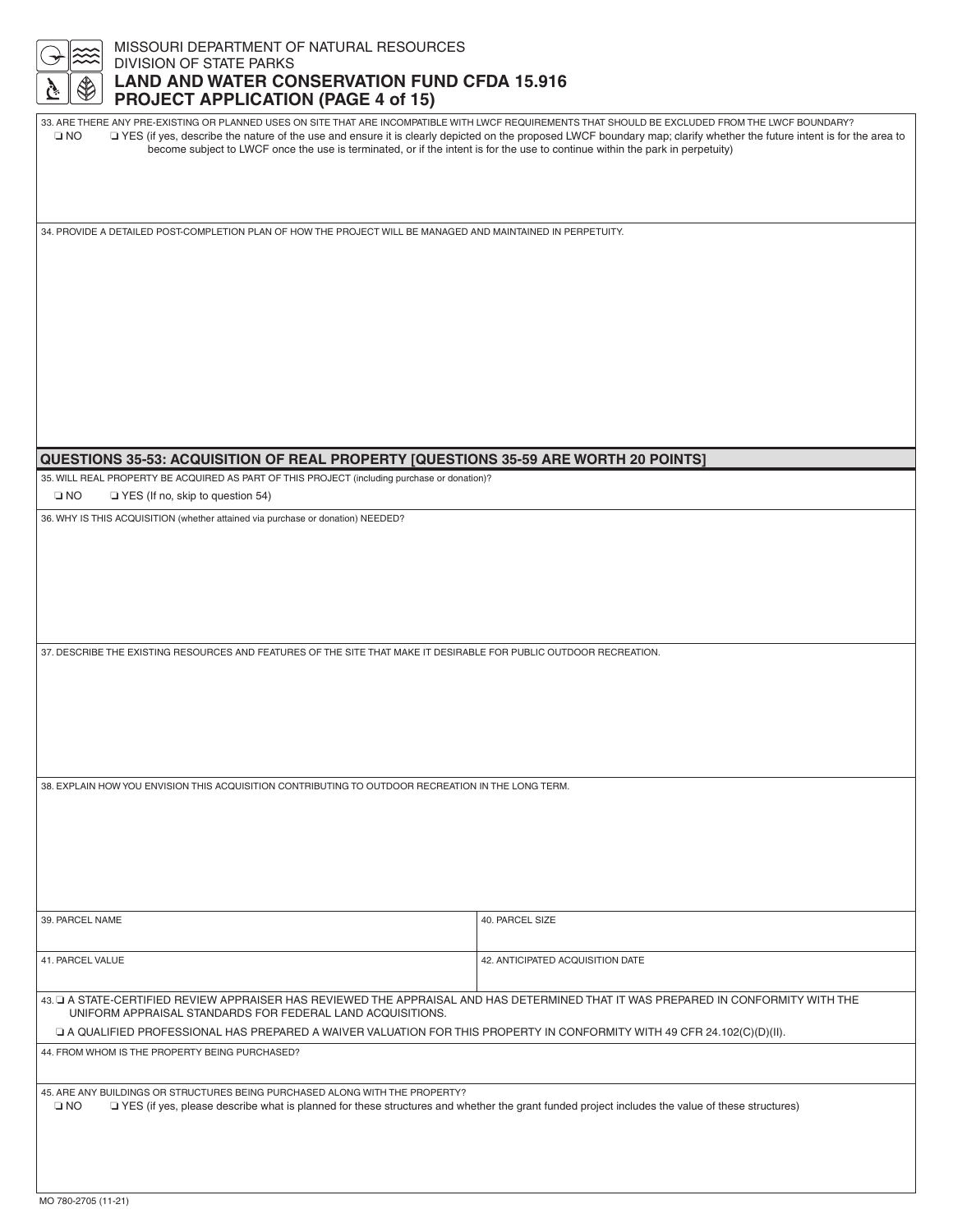| <b>DIVISION OF STATE PARKS</b><br><b>LAND AND WATER CONSERVATION FUND CFDA 15.916</b><br><b>PROJECT APPLICATION (PAGE 5 of 15)</b><br>46. HOW WILL THE SITE BE MADE OPEN AND ACCESSIBLE FOR PUBLIC OUTDOOR RECREATION USE (signage, entries, parking, site improvements, allowable activities, etc.)? |
|-------------------------------------------------------------------------------------------------------------------------------------------------------------------------------------------------------------------------------------------------------------------------------------------------------|
|                                                                                                                                                                                                                                                                                                       |
|                                                                                                                                                                                                                                                                                                       |
|                                                                                                                                                                                                                                                                                                       |
|                                                                                                                                                                                                                                                                                                       |
| 47. WHEN WILL ACCESS TO THE SITE FOR PUBLIC OUTDOOR RECREATION BECOME AVAILABLE?                                                                                                                                                                                                                      |
| 48. DESCRIBE DEVELOPMENT PLANNED FOR THE SITE(S) FOR THE THREE (3) YEARS FOLLOWING ACQUISITION. AS THIS WILL IMPACT THE NATIONAL HISTORIC PRESERVATION ACT                                                                                                                                            |
| AND NATIONAL ENVIRONMENTAL POLICY ACT COMPLIANCE, FOCUS ON WHAT YOU REASONABLY EXPECT TO ACCOMPLISH.                                                                                                                                                                                                  |
|                                                                                                                                                                                                                                                                                                       |
|                                                                                                                                                                                                                                                                                                       |
| 49. IF DEVELOPMENT WILL BE DELAYED BY MORE THAN THREE YEARS FROM GRANT CLOSE, EXPLAIN WHY THIS ACQUISITION IS STILL A PRIORITY FOR GRANT FUNDING AT THIS TIME<br>AND WHAT ABILITY THE PUBLIC WILL HAVE TO USE THIS SITE IN THE INTERIM.                                                               |
|                                                                                                                                                                                                                                                                                                       |
|                                                                                                                                                                                                                                                                                                       |
| 50. IS THIS ACQUISITION AN ADDITION TO AN EXISTING PARK OR OTHER RECREATION AREA?<br>$\square$ NO<br>□ YES (if yes, how will it support and enhance that existing park)                                                                                                                               |
|                                                                                                                                                                                                                                                                                                       |
|                                                                                                                                                                                                                                                                                                       |
| 51. IS THE PROPERTY BEING ACQUIRED UNDER THREAT OF CONDEMNATION?<br>$\square$ NO<br>YES (if yes, please explain)                                                                                                                                                                                      |
|                                                                                                                                                                                                                                                                                                       |
|                                                                                                                                                                                                                                                                                                       |
| 52. WAS THE PROPERTY LISTED FOR PUBLIC SALE?<br>$\square$ NO<br>□ YES (if yes, please explain how the property owner was made aware of the grant sponsor's interest in the property)                                                                                                                  |
|                                                                                                                                                                                                                                                                                                       |
|                                                                                                                                                                                                                                                                                                       |
| 53. DOES THIS PROJECT INVOLVE DONATED PROPERTY?<br>$\square$ NO<br>□ YES (if yes, include evidence that the seller was offered the fair market value of the property as just compensation and willingly chose/ is choosing to donate the                                                              |
| property instead; if the donation is subject to a waiver of retroactivity, the evidence must pre-date the donation; please explain)                                                                                                                                                                   |
|                                                                                                                                                                                                                                                                                                       |
| QUESTIONS 54-59: PROJECT DEVELOPMENT AND SCOPE OF WORK [QUESTIONS 35-59 ARE WORTH 20 POINTS]                                                                                                                                                                                                          |
| 54. WHAT IS THE NAME OF THIS PROJECT?                                                                                                                                                                                                                                                                 |
| 55. WHAT NEW FACILITIES WILL BE CONSTRUCTED AS PART OF THE PROJECT?                                                                                                                                                                                                                                   |
|                                                                                                                                                                                                                                                                                                       |
|                                                                                                                                                                                                                                                                                                       |
|                                                                                                                                                                                                                                                                                                       |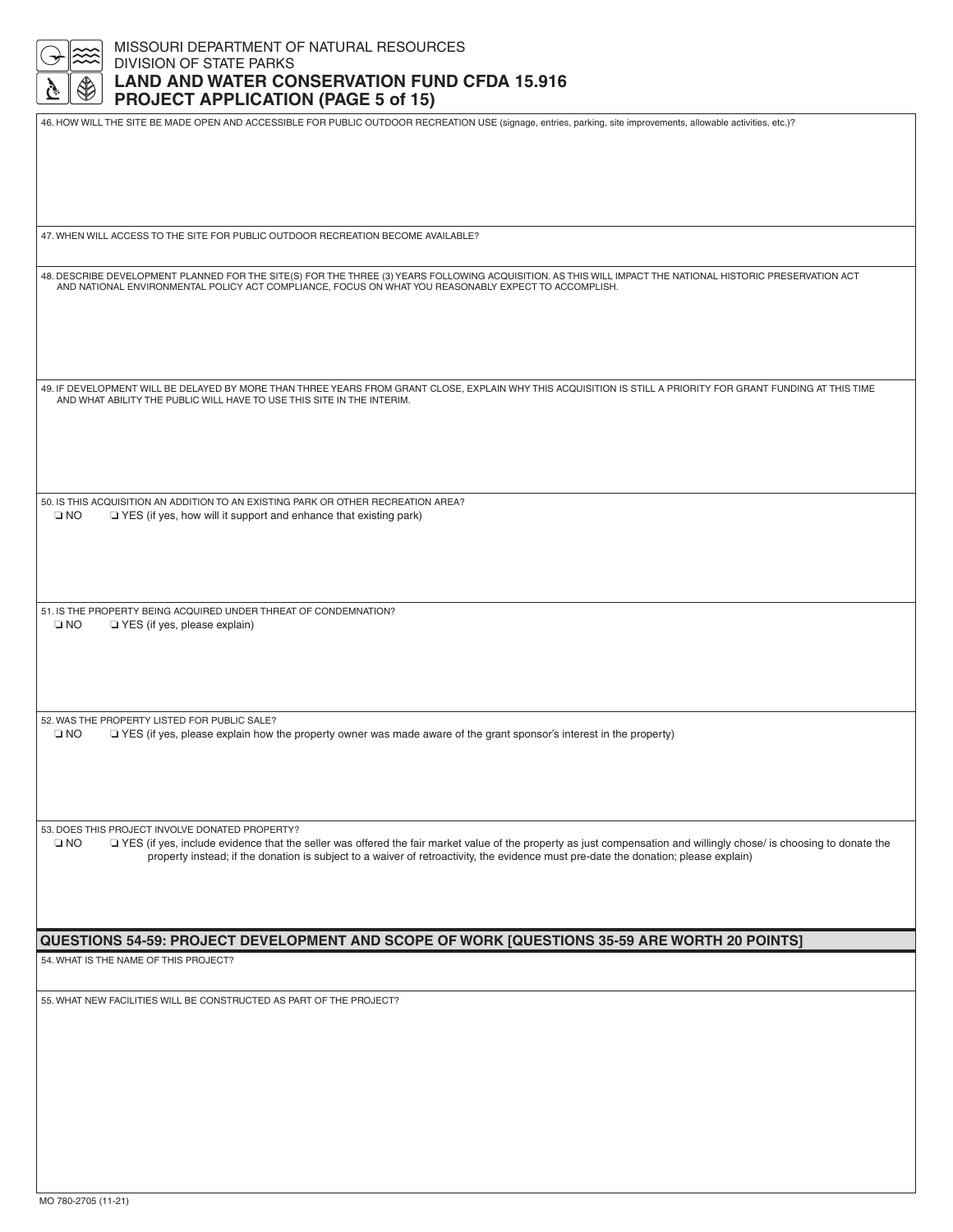

### MISSOURI DEPARTMENT OF NATURAL RESOURCES DIVISION OF STATE PARKS **LAND AND WATER CONSERVATION FUND CFDA 15.916 PROJECT APPLICATION (PAGE 6 of 15)**

56. WHAT EXISTING FACILITIES WILL BE RENOVATED OR REPLACED (specify which) AS PART OF THE PROJECT? PLEASE INDICATE WHEN THE PROJECT WAS INITIALLY CONSTRUCTED AND WHEN IT WAS LAST RENOVATED. IF THE PROJECT WAS CONSTRUCTED OR RENOVATED USING LWCF FUNDS, PLEASE INDICATE YEAR(S) AND PROJECT NUMBER(S).

57. WHAT GENERAL SITE IMPROVEMENTS (i.e. demolition, site preparation, landscaping, utilities, habitat improvements, etc.) WILL BE COMPLETED AS PART OF THIS PROJECT?

59. WHAT IS THE ANTICIPATED LIFE SPAN OF THE FACILITIES THAT WILL BE FUNDED AS PART OF THIS PROJECT?

59. PROVIDE A DETAILED PROJECT NARRATIVE (this is your opportunity to provide a clear, detailed description of your project as a whole, including information about what is being constructed, renovated and/or acquired, how will the work be completed, as well as anticipated time frame of project from start to finish).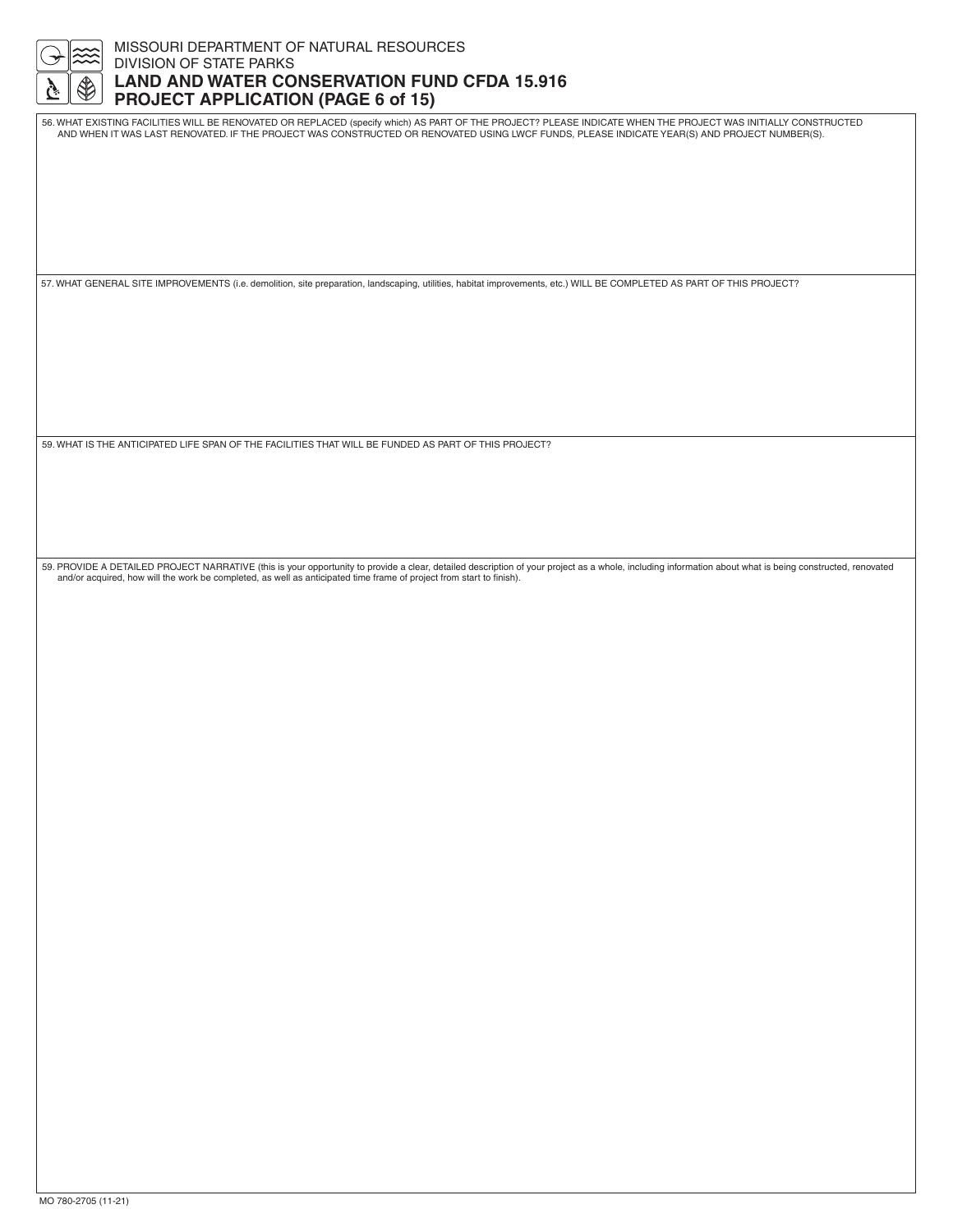## MISSOURI DEPARTMENT OF NATURAL RESOURCES DIVISION OF STATE PARKS **LAND AND WATER CONSERVATION FUND CFDA 15.916 PROJECT APPLICATION (PAGE 7 of 15)**

## **QUESTIONS 60-61: PROJECT NEED [UP TO 5 POINTS]**

60. PLEASE DESCRIBE BOTH THE SHORT ANO LONG-TERM OUTDOOR RECREATION BENEFITS OF THIS PROJECT (include how the project is beneficial and who it benefits).

61. PLEASE INDICATE THE SERVICE AREA THIS PROJECT WILL ENCOMPASS. (select one) ❏ A SINGLE NEIGHBORHOOD ❏ AN ENTIRE COMMUNITY OR MUNICIPALITY ❏ MULTIPLE NEIGHBORHOODS ❏ MULTIPLE COMMUNITIES OR A REGION

IF THE PROJECT WILL SERVE MULTIPLE NEIGHBORHOODS OR COMMUNITIES, PLEASE DESCRIBE HOW.

#### **QUESTIONS 62-66: PROJECT PLANNING [UP TO 10 POINTS]**

62. PLEASE DESCRIBE HOW THE PROJECT ALIGNS WITH A SCORP PRIORITY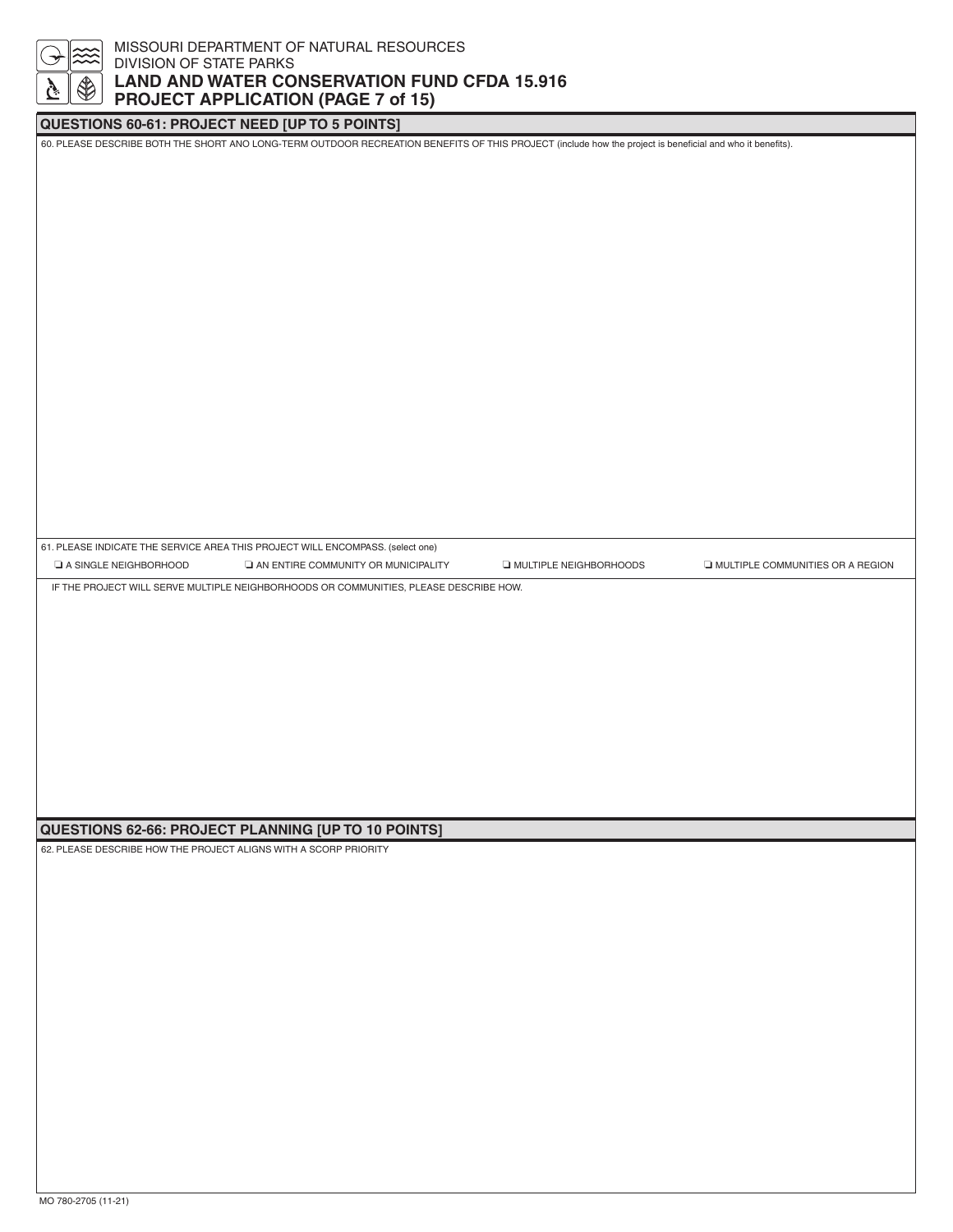|                         | MISSOURI DEPARTMENT OF NATURAL RESOURCES                                                                                                                                                                                                                               |
|-------------------------|------------------------------------------------------------------------------------------------------------------------------------------------------------------------------------------------------------------------------------------------------------------------|
|                         | DIVISION OF STATE PARKS<br><b>LAND AND WATER CONSERVATION FUND CFDA 15.916</b>                                                                                                                                                                                         |
|                         | <b>PROJECT APPLICATION (PAGE 8 of 15)</b>                                                                                                                                                                                                                              |
|                         | 63. IS THE PROJECT IDENTIFIED IN A LOCAL, SCHOOL, REGIONAL, COUNTY AND/OR PARKS COMPREHENSIVE PLAN, MASTER PLAN OR SPECIAL STUDY? IF SO, PLEASE INDICATE PLAN TITLE,<br>YEAR IT WAS APPROVED AND A BRIEF DESCRIPTION OF THE PROJECT'S MENTION, DOCUMENTATION REQUIRED. |
|                         |                                                                                                                                                                                                                                                                        |
|                         |                                                                                                                                                                                                                                                                        |
|                         |                                                                                                                                                                                                                                                                        |
|                         |                                                                                                                                                                                                                                                                        |
|                         |                                                                                                                                                                                                                                                                        |
|                         | EXPLAIN HOW THIS PROJECT FITS AS PART OF ANY OTHER PROJECTS PLANNED FOR THE SAME SITE IN THE NEXT THREE YEARS                                                                                                                                                          |
|                         |                                                                                                                                                                                                                                                                        |
|                         |                                                                                                                                                                                                                                                                        |
|                         |                                                                                                                                                                                                                                                                        |
|                         |                                                                                                                                                                                                                                                                        |
|                         |                                                                                                                                                                                                                                                                        |
|                         |                                                                                                                                                                                                                                                                        |
| OF THIS PROJECT?        | 64. DESCRIBE THE PROCESS THAT LED TO THE DEVELOPMENT OF THIS PROPOSAL AND HOW THE PUBLIC WAS INVOLVED. DID YOU CONSULT WITH THE PUBLIC IN THE DEVELOPMENT                                                                                                              |
| $\square$ NO            | TYES (If yes, describe what methodology was used and provide the documentation outlined in the Supporting Documentation Checklist)                                                                                                                                     |
|                         |                                                                                                                                                                                                                                                                        |
|                         |                                                                                                                                                                                                                                                                        |
|                         |                                                                                                                                                                                                                                                                        |
|                         |                                                                                                                                                                                                                                                                        |
|                         | SUMMARIZE THE FEEDBACK RECEIVED FROM THE PUBLIC AND HOW IT WAS DETERMINED THAT CONSTITUENTS WANT AND WILL USE THE PROJECT                                                                                                                                              |
|                         |                                                                                                                                                                                                                                                                        |
|                         |                                                                                                                                                                                                                                                                        |
|                         |                                                                                                                                                                                                                                                                        |
|                         |                                                                                                                                                                                                                                                                        |
| FOR FUTURE GENERATIONS? | 65. WHAT DESIGN ELEMENTS ARE INCLUDED THAT CONTRIBUTE TO PRESERVING ENVIRONMENTAL RESOURCES AS PART OF ENSURING A QUALITY OUTDOOR RECREATION EXPERIENCE                                                                                                                |
|                         |                                                                                                                                                                                                                                                                        |
|                         |                                                                                                                                                                                                                                                                        |
|                         |                                                                                                                                                                                                                                                                        |
|                         |                                                                                                                                                                                                                                                                        |
|                         |                                                                                                                                                                                                                                                                        |
|                         |                                                                                                                                                                                                                                                                        |
|                         |                                                                                                                                                                                                                                                                        |
|                         |                                                                                                                                                                                                                                                                        |
|                         |                                                                                                                                                                                                                                                                        |
|                         |                                                                                                                                                                                                                                                                        |
|                         |                                                                                                                                                                                                                                                                        |
|                         |                                                                                                                                                                                                                                                                        |
|                         |                                                                                                                                                                                                                                                                        |
|                         |                                                                                                                                                                                                                                                                        |
|                         |                                                                                                                                                                                                                                                                        |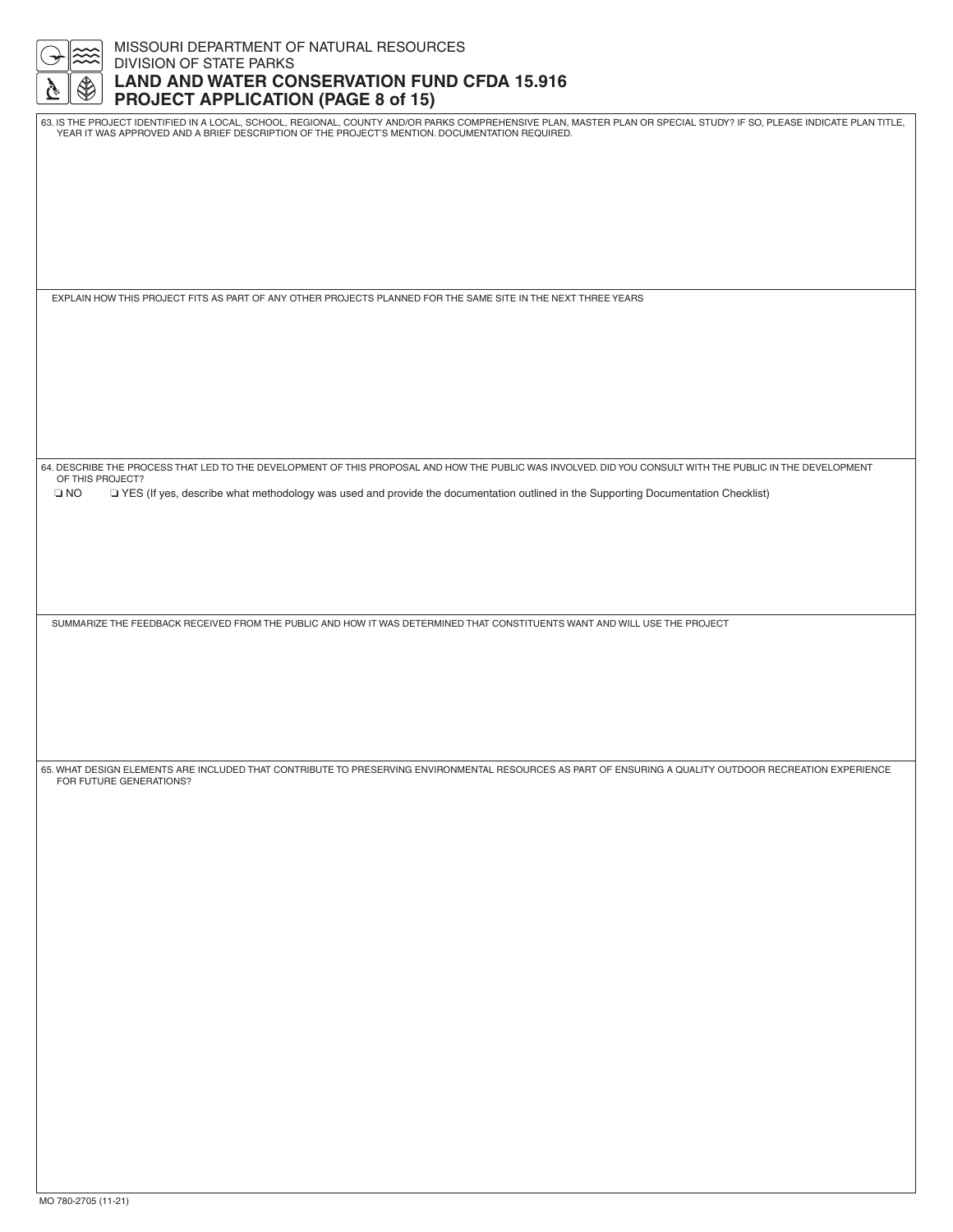#### MISSOURI DEPARTMENT OF NATURAL RESOURCES DIVISION OF STATE PARKS **LAND AND WATER CONSERVATION FUND CFDA 15.916 PROJECT APPLICATION (PAGE 9 of 15)**

66. HOW ARE ACCESS REQUIREMENTS UNDER THE AMERICANS WITH DISABILITIES ACT (ADA) AND ARCHITECTURAL BARRIERS ACT (ABA) BEING ADDRESSED IN THIS PROJECT? DOES THE<br>PROJECT EXCEED THE MINIMUM ADA REQUIREMENTS? IF SO, PLEASE EXPL

## **QUESTIONS 67: PARTNERSHIPS [UP TO 2 POINTS]**

**67. LIST ANY CONTRIBUTING PARTNERS OR DONORS INVOLVED WITH THIS PROJECT AND THEIR INTENDED CONTRIBUTIONS. [up to 2 points] (a letter of intent to donate from each donor must accompany the application packet; see Supporting Documentation Checklist in the application guide)**

| <b>PARTNERS/DONORS</b> | <b>CONTRIBUTION</b> |
|------------------------|---------------------|
| А.                     | А.                  |
| <b>B.</b>              | В.                  |
| C.                     | C.                  |
| D.                     | D.                  |
| Е.                     | Е.                  |
| F.                     | F.                  |
| G.                     | G.                  |
| Н.                     | н.                  |
| Т.                     | <b>I.</b>           |
| J.                     | J.                  |

#### **QUESTIONS 68-75: PROJECT BUDGET AND BUDGET DETAILS [UP TO 23 POINTS]**

68. WHAT ASSURANCES CAN THE PROJECT SPONSOR PROVIDE THAT THERE IS ADEQUATE FUNDING AND MANPOWER TO COMPLETE THE PROJECT WITHIN TWO YEARS?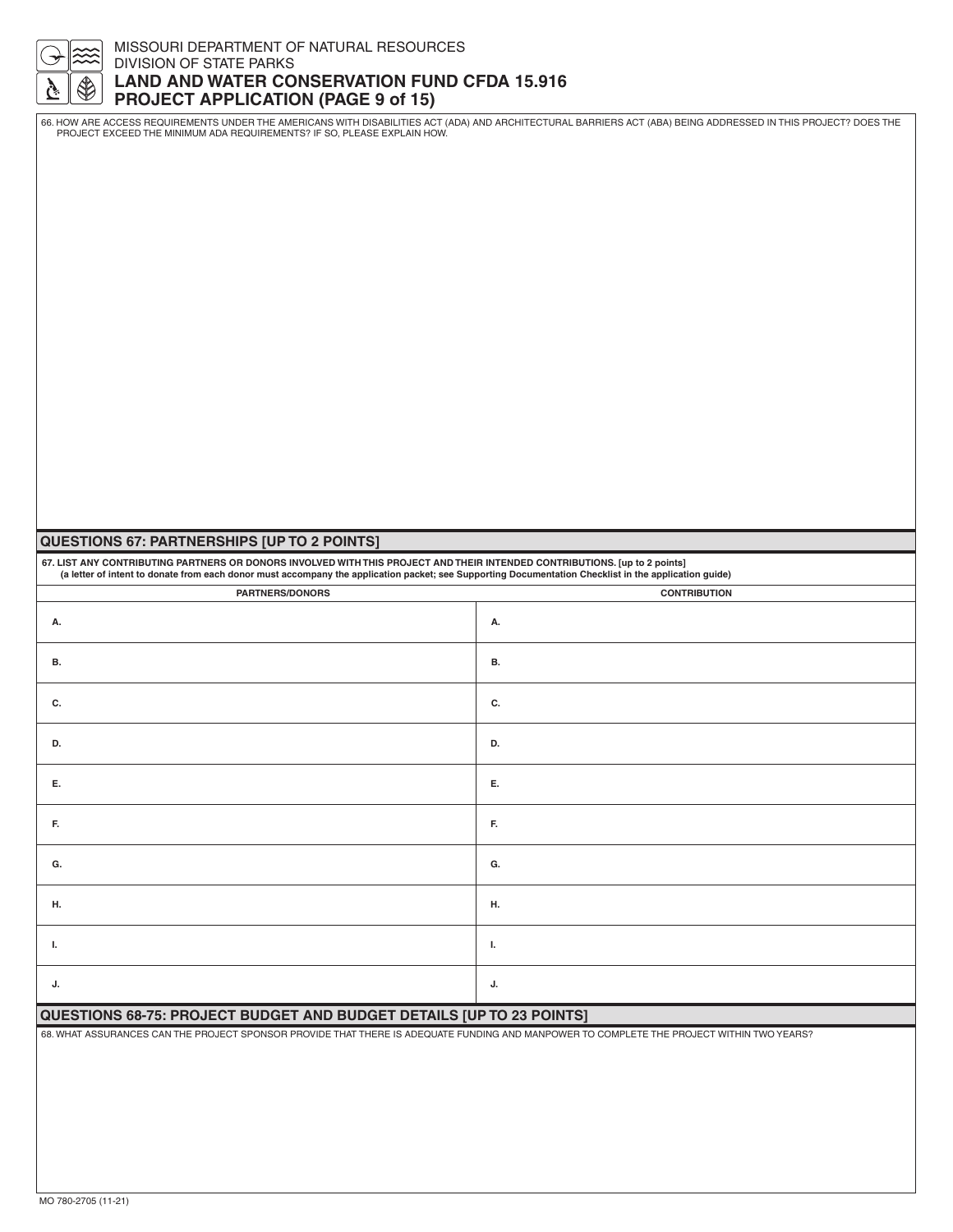

69. HOW WAS THE COST ESTIMATE DERIVED?

70. WHAT ASSURANCES ARE THERE THAT THE COSTS LISTED ARE REASONABLE?

71. DESCRIBE ANY PROJECT ELEMENTS OR COSTS THAT WILL IMPROVE SITE RESILIENCY AND FACILITY LONGEVITY, IF ANY.

72. FOR EACH COST CATEGORY, FILL OUT THE BELOW BUDGET TABLE WITH THE GRANT AMOUNT REQUESTED AND THE MATCHING AMOUNT PROVIDED BY THE PROJECT SPONSOR AND/OR DONOR (use whole dollar amounts only; the minimum grant request is \$25,000 and the maximum grant request is \$500,000; the minimum match percentage is 50%).

| <b>COST CATEGORY</b>                                                             | <b>GRANT REQUEST</b>             | <b>MATCHING FUNDS</b>  |                         | <b>TOTAL PROJECT COST</b>       |
|----------------------------------------------------------------------------------|----------------------------------|------------------------|-------------------------|---------------------------------|
|                                                                                  |                                  | <b>PROJECT SPONSOR</b> | DONATION (by 3rd party) |                                 |
| 1. Planning/Engineering/Environmental Review<br>$($ ≤ 10% of total project cost) | $\mathbb{S}$                     | \$                     | \$                      | \$0                             |
| 2. Land/Easement Acquisition                                                     | \$                               | \$                     | \$                      | \$0                             |
| 3. Site Work                                                                     | \$                               | \$                     | \$                      | \$0                             |
| 4. Demolition and Removal                                                        | \$                               | \$                     | \$                      | \$0                             |
| 5. Construction                                                                  | \$                               | \$                     | \$                      | \$0                             |
| 6. Equipment Use                                                                 | \$                               | \$                     | \$                      | \$0                             |
| 7. Signage                                                                       | \$                               | \$                     | \$                      | \$0                             |
|                                                                                  | \$                               | \$                     | \$                      | \$0                             |
|                                                                                  | \$                               | \$                     | \$                      | \$0                             |
|                                                                                  | \$                               | \$                     | \$                      | \$0                             |
| <b>TOTALS</b>                                                                    | \$0<br>(Not to exceed \$500,000) | \$0                    | \$0                     | \$0                             |
| MATCHING FUNDS TOTALS                                                            |                                  | \$0                    |                         | PERCENT OF MATCHING FUNDS 0.00% |

73. WHAT PERCENTAGE OF THE SPONSOR'S MATCH IS SECURED (i.e., Cash-in-hand through donations already received, or funds deposited in an account; in-kind contributions such as force account<br>labor and/or in-house equipment us MUCH, AND DESCRIBE THE PLAN FOR FUNDRAISING. EXPLAIN ANY ALTERNATE PLANS FOR PROVIDING THE REQUIRED MATCH IF FUNDRAISING EFFORTS ARE UNSUCCESSFUL.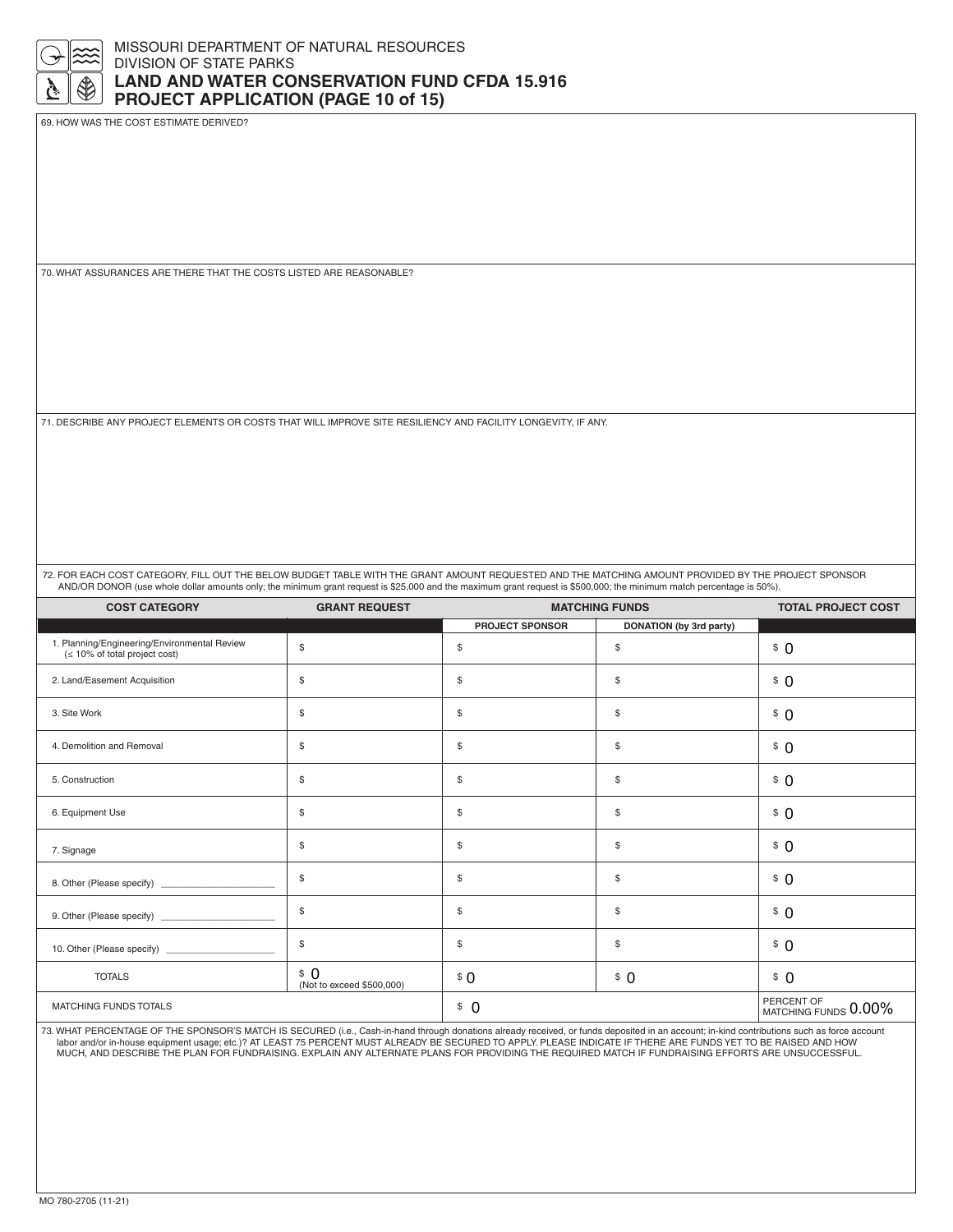

## MISSOURI DEPARTMENT OF NATURAL RESOURCES DIVISION OF STATE PARKS **LAND AND WATER CONSERVATION FUND CFDA 15.916 PROJECT APPLICATION (PAGE 11 of 15)**

| 74. ARE ANY ELIGIBLE PRE-AWARD COSTS INCLUDED AS PART OF THE GRANT REQUEST?                                                                                                        | ON L | <b>O</b> YES |
|------------------------------------------------------------------------------------------------------------------------------------------------------------------------------------|------|--------------|
| If yes, indicate the date from when those costs started being incurred, the funding category/categories, the total amount of pre-award costs anticipated to be incurred before the |      |              |
| grant start date, and whether they are included for match purposes or for reimbursement (Note: these should also be presented in the budget narrative in question 82).             |      |              |

75. BUDGET NARRATIVE: PROVIDE A DETAILED ITEMIZATION OF EACH COST CATEGORY FROM THE BUDGET TABLE.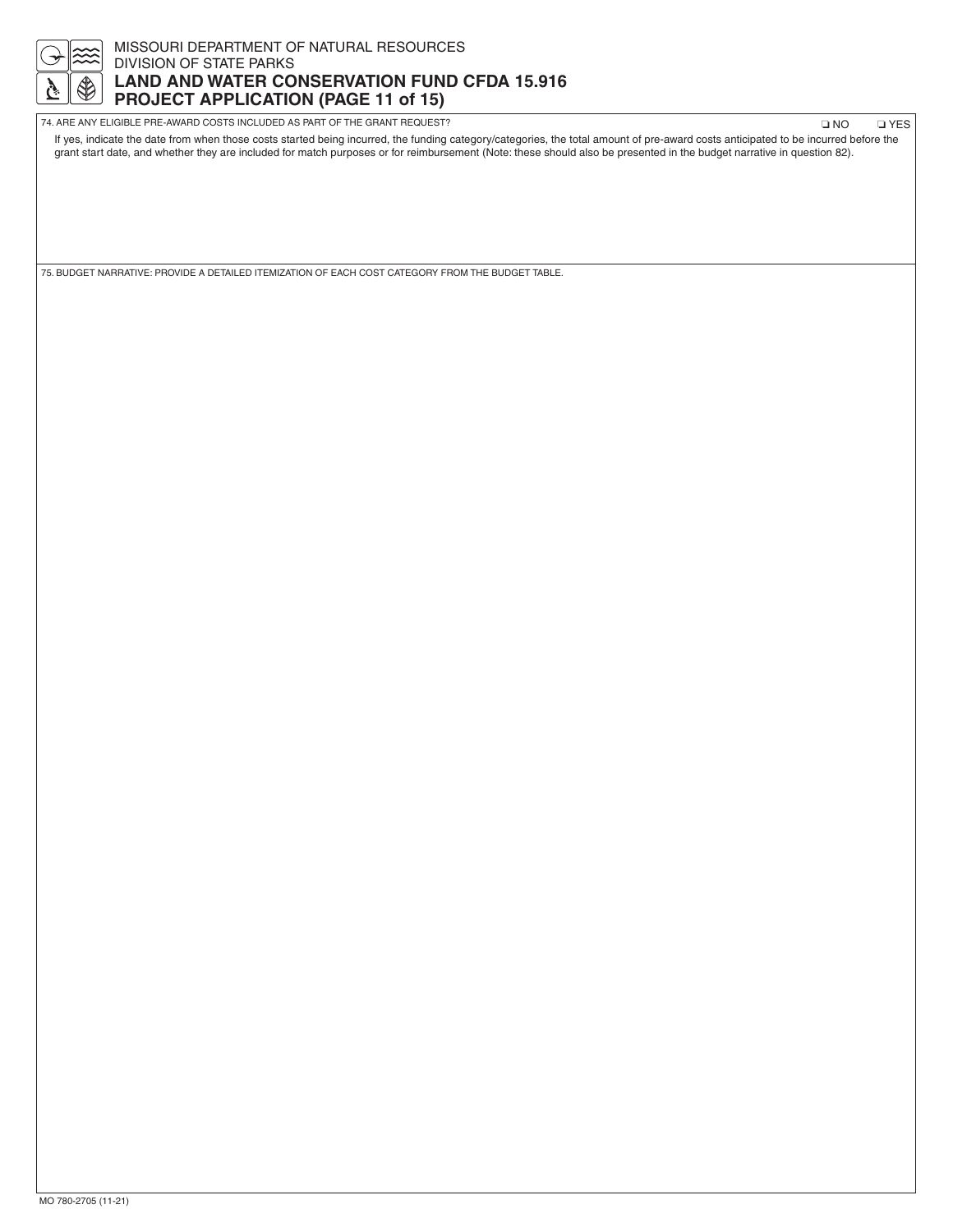

# MISSOURI DEPARTMENT OF NATURAL RESOURCES

DIVISION OF STATE PARKS

## **LAND AND WATER CONSERVATION FUND CFDA 15.916 PROJECT APPLICATION (PAGE 12 of 15)**

#### **QUESTION 76-85: ENVIRONMENTAL RESOURCES SURVEY [UP TO 10 POINTS]**

THE TABLES BELOW SERVES AS A RECORD OF THE ENVIRONMENTAL RESOURCES PRESENT AT THE SITE, WHETHER THE PROPOSED ACTION IS LIKELY TO HAVE A SIGNIFICANTLY NEGATIVE IMPACT ON THOSE RESOURCES, AND WHETHER FURTHER INFORMATION IS NEEDED TO DETERMINE THE POTENTIAL IMPACT. REVIEW THE LISTED RESOURCES AND IDENTIFY ANY<br>RESOURCES THAT MAY BE SIGNIFICANTLY IMPACTED BY THE ACTION. THE ENVIRONME EXPERTS AND IN CONSULTATION WITH RELEVANT LOCAL, STATE, TRIBAL, AND FEDERAL GOVERNMENTS, AS APPROPRIATE.

76. TABLE 1- FOR EACH RESOURCE INDICATE IF POSITIVE IMPACTS OR NEGATIVE IMPACTS ARE ANTICIPATED TO RESULT FROM THE ACTION OR IF FURTHER INFORMATION IS NEEDED TO DETERMINE THE POTENTIAL IMPACT.

- 
- **+** Indicates positive impacts are anticipated to result from the action **-** Indicates negative impacts are anticipated to result from the action
- 
- **?** Indicates further information is needed to determine the potential impact

#### **SITE NAME:**

|                     | HOW WILL THE PROJECT AFFECT THE FOLLOWING RESOURCES?                                                                                        | ٠ | $\blacksquare$ | $\overline{?}$ |
|---------------------|---------------------------------------------------------------------------------------------------------------------------------------------|---|----------------|----------------|
| 1.                  | <b>AIR QUALITY</b>                                                                                                                          |   |                |                |
| 2.                  | CIRCULATION AND TRANSPORTATION                                                                                                              |   |                |                |
| 3.                  | CLIMATE                                                                                                                                     |   |                |                |
| 4.                  | CONTAMINATION OR HAZARDOUS MATERIALS EVEN IF REMEDIATED (include Hazardous Waste Map)                                                       |   |                |                |
| 5.                  | ENDANGERED SPECIES: (listed or proposed threatened or endangered species) INCLUDING ASSOCIATED HABITAT (include IPaC & MO Heritage Reports) |   |                |                |
| 6.                  | ENVIRONMENTAL JUSTICE: MINORITY AND LOW-INCOME POPULATIONS (include census information)                                                     |   |                |                |
| 7.                  | GEOLOGICAL RESOURCES: SOILS, BEDROCK, SLOPES, STREAMBEDS, LANDFORMS, ETC.                                                                   |   |                |                |
| 8.                  | HISTORIC OR CULTURAL RESOURCES (include application to SHPO and Letter)                                                                     |   |                |                |
| 9.                  | <b>INVASIVE SPECIES</b>                                                                                                                     |   |                |                |
|                     |                                                                                                                                             |   |                |                |
| 10.                 | LAND USE PLANS OR POLICIES FROM OTHER AGENCIES                                                                                              |   |                |                |
| 11.                 | LIGHTSCAPES, ESPECIALLY NIGHT SKY                                                                                                           |   |                |                |
| 12.                 | <b>MIGRATORY BIRDS</b>                                                                                                                      |   |                |                |
| 13.                 | RECREATION RESOURCES                                                                                                                        |   |                |                |
| 14.                 | SOCIOECONOMICS: CHANGES TO TAX BASE OR COMPETITION WITH PRIVATE SECTOR                                                                      |   |                |                |
| 15.                 | SOUND (NOISE IMPACTS)                                                                                                                       |   |                |                |
| 16.                 | UNIQUE ECOSYSTEMS, SUCH AS BIOSPHERE RESERVES, WORLD HERITAGE SITES, OLD GROWTH FORESTS, ETC.                                               |   |                |                |
| 17.                 | WATER QUALITY AND/OR QUANTITY                                                                                                               |   |                |                |
| 18.                 | WATER: COASTAL BARRIER RESOURCES OR COASTAL ZONES                                                                                           |   |                |                |
| 19.                 | WATER: MARINE AND/OR ESTUARINE                                                                                                              |   |                |                |
| 20.                 | WATER: STREAM FLOW CHARACTERISTICS                                                                                                          |   |                |                |
|                     |                                                                                                                                             |   |                |                |
| 21.                 | WATER: WETLANDS AND FLOODPLAIN (include Wetland, Farmland and Floodplain Map)                                                               |   |                |                |
| 22.                 | OTHER IMPORTANT RESOURCES, EXPLAIN                                                                                                          |   |                |                |
| MO 780-2705 (11-21) |                                                                                                                                             |   |                |                |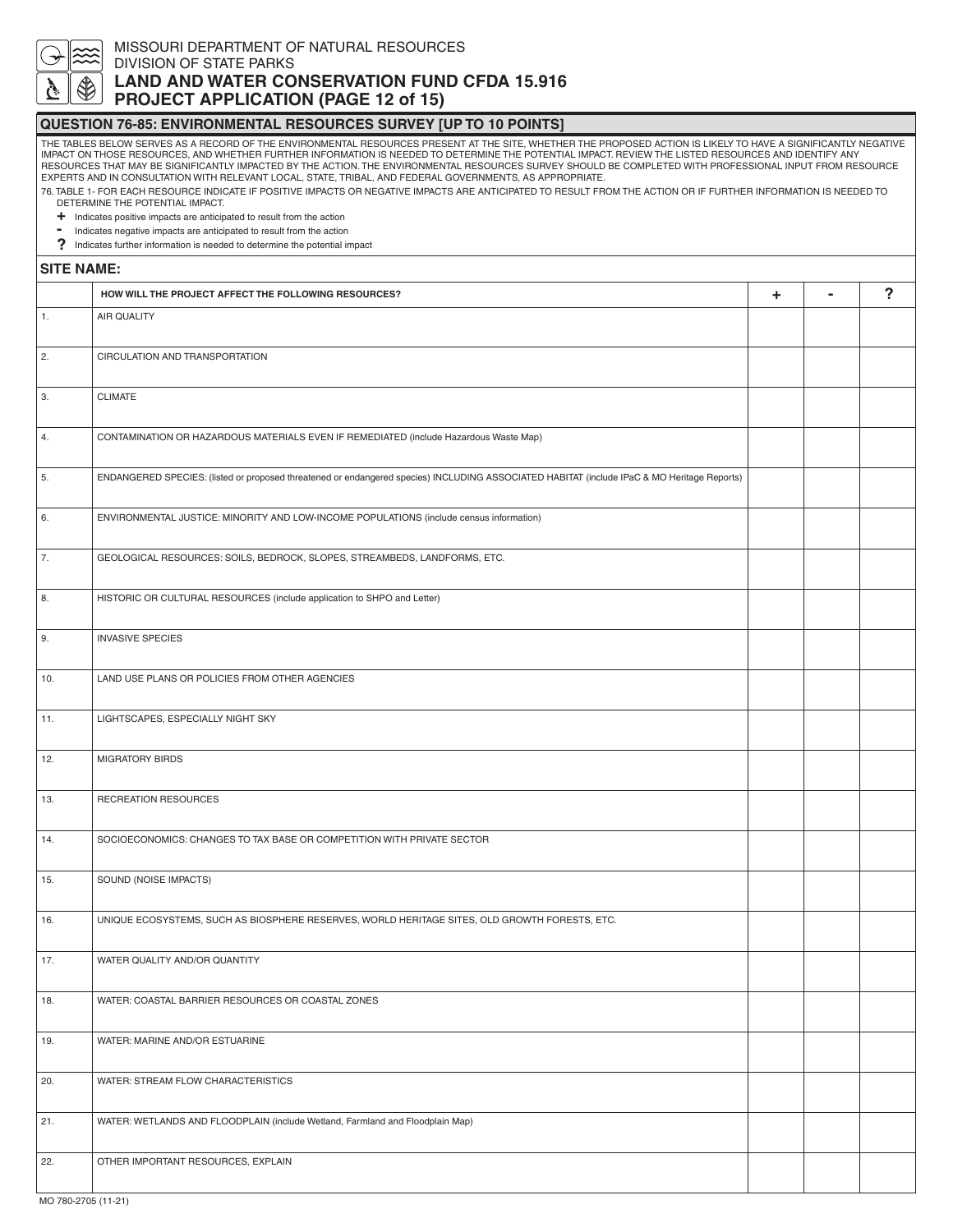

## MISSOURI DEPARTMENT OF NATURAL RESOURCES DIVISION OF STATE PARKS **LAND AND WATER CONSERVATION FUND CFDA 15.916 PROJECT APPLICATION (PAGE 13 of 15)**

77. TABLE 2- THIS IS A LIST OF MANDATORY IMPACT CRITERIA THAT PRECLUDES THE USE OF A CATEGORICAL EXCLUSION. IF YOU ANSWER "YES" OR "?" TO ANY OF THE MANDATORY<br>CRITERIA, YOU MUST DEVELOP AN ENVIRONMENTAL ASSESSMENT OR ENVIR

| <b>SITE NAME:</b> |                                                                                                                                                                                                                                                                                                                                                                                                                                                                           |            |           |                         |
|-------------------|---------------------------------------------------------------------------------------------------------------------------------------------------------------------------------------------------------------------------------------------------------------------------------------------------------------------------------------------------------------------------------------------------------------------------------------------------------------------------|------------|-----------|-------------------------|
|                   | <b>WILL YOUR PROPOSAL</b>                                                                                                                                                                                                                                                                                                                                                                                                                                                 | <b>YES</b> | <b>NO</b> | $\overline{\mathbf{?}}$ |
| 1.                | HAVE SIGNIFICANT NEGATIVE IMPACTS ON PUBLIC HEALTH OR SAFETY?                                                                                                                                                                                                                                                                                                                                                                                                             |            |           |                         |
| 2.                | HAVE SIGNIFICANT NEGATIVE IMPACTS ON UNIQUE NATURAL RESOURCES OR GEOGRAPHIC CHARACTERISTICS SUCH AS HISTORIC OR<br>CULTURAL RESOURCES SUCH AS HISTORIC OR CULTURAL RESOURCES; PARK, RECREATION, OR REFUGE LANDS; WILDERNESS AREAS;<br>WILD OR SCENIC RIVERS; NATIONAL NATURAL LANDMARKS; SOLE OR PRINCIPAL DRINKING WATER AQUIFERS; PRIME FARMLANDS;<br>WETLANDS; FLOODPLAINS; NATIONAL MONUMENTS; MIGRATORY BIRDS; AND OTHER ECOLOGICALLY SIGNIFICANT OR CRITICAL AREAS? |            |           |                         |
| 3.                | HAVE HIGHLY CONTROVERSIAL ENVIRONMENTAL EFFECTS OR INVOLVE UNRESOLVED CONFLICTS CONCERNING ALTERNATIVE USES OF<br>AVAILABLE RESOURCES?                                                                                                                                                                                                                                                                                                                                    |            |           |                         |
| 4.                | HAVE HIGHLY UNCERTAIN AND POTENTIALLY SIGNIFICANT ENVIRONMENTAL EFFECTS OR INVOLVE UNIQUE OR UNKNOWN ENVIRONMENTAL<br>RISKS?                                                                                                                                                                                                                                                                                                                                              |            |           |                         |
| 5.                | ESTABLISH A PRECEDENT FOR FUTURE ACTION OR REPRESENT A DECISION IN PRINCIPLE ABOUT FUTURE ACTIONS WITH POTENTIALLY<br>SIGNIFICANT ENVIRONMENTAL EFFECTS?                                                                                                                                                                                                                                                                                                                  |            |           |                         |
| 6.                | HAVE A DIRECT RELATIONSHIP TO OTHER ACTIONS WITH INDIVIDUALLY INSIGNIFICANT BUT CUMULATIVELY SIGNIFICANT ENVIRONMENTAL<br>EFFECTS?                                                                                                                                                                                                                                                                                                                                        |            |           |                         |
| 7.                | HAVE SIGNIFICANT ADVERSE EFFECTS ON PROPERTIES LISTED OR ELIGIBLE FOR LISTING IN THE NATIONAL REGISTER OF HISTORIC<br>PLACES AS DETERMINED BY NPS?                                                                                                                                                                                                                                                                                                                        |            |           |                         |
| 8.                | HAVE SIGNIFICANT NEGATIVE IMPACTS TO SPECIES LISTED, OR PROPOSED TO BE LISTED, ON THE LIST OF ENDANGERED OR THREATENED<br>SPECIES OR HAVE SIGNIFICANT IMPACTS ON DESIGNATED CRITICAL HABITAT FOR THESE SPECIES?                                                                                                                                                                                                                                                           |            |           |                         |
| 9.                | VIOLATE A FEDERAL, STATE, LOCAL, OR TRIBAL LAW OR REQUIREMENT IMPOSED FOR THE PROTECTION OF THE ENVIRONMENT?                                                                                                                                                                                                                                                                                                                                                              |            |           |                         |
| 10.               | HAVE A DISPROPORTIONATELY HIGH AND ADVERSE EFFECT ON LOW INCOME OR MINORITY POPULATIONS (EO 12898)?                                                                                                                                                                                                                                                                                                                                                                       |            |           |                         |
| 11.               | LIMIT ACCESS TO AND CEREMONIAL USE OF INDIAN SACRED SITES ON FEDERAL LANDS BY INDIAN RELIGIOUS PRACTITIONERS OR<br>SIGNIFICANTLY ADVERSELY AFFECT THE PHYSICAL INTEGRITY OF SUCH SACRED SITES?                                                                                                                                                                                                                                                                            |            |           |                         |
| 12.               | CONTRIBUTE TO THE INTRODUCTION, CONTINUED EXISTENCE, OR SPREAD OF NOXIOUS WEEDS OR NONNATIVE INVASIVE SPECIES<br>KNOWN TO OCCUR IN THE AREA OR ACTIONS THAT MAY PROMOTE THE INTRODUCTION, GROWTH, OR EXPANSION OF THE RANGE OF<br>SUCH SPECIES?                                                                                                                                                                                                                           |            |           |                         |
| $\square$ NO      | 78. HAVE THERE BEEN ANY PREVIOUS NEPA DOCUMENTS THAT ARE RELEVANT TO THIS PROJECT OR THIS SPECIFIC SITE?<br>□ YES (if yes, attach and summarize findings and include page number references below)                                                                                                                                                                                                                                                                        |            |           |                         |
|                   |                                                                                                                                                                                                                                                                                                                                                                                                                                                                           |            |           |                         |
|                   |                                                                                                                                                                                                                                                                                                                                                                                                                                                                           |            |           |                         |
|                   |                                                                                                                                                                                                                                                                                                                                                                                                                                                                           |            |           |                         |
|                   | 79. EXPLAIN ANY NEGATIVE OR UNKNOWN IMPACTS IDENTIFIED IN TABLE 1 OF THE ENVIRONMENTAL RESOURCES SURVEY, OR ANY BOXES MARKED "YES" IN TABLE 2.                                                                                                                                                                                                                                                                                                                            |            |           |                         |
|                   |                                                                                                                                                                                                                                                                                                                                                                                                                                                                           |            |           |                         |
|                   |                                                                                                                                                                                                                                                                                                                                                                                                                                                                           |            |           |                         |
|                   |                                                                                                                                                                                                                                                                                                                                                                                                                                                                           |            |           |                         |
|                   | 80. HOW WAS THE INFORMATION IDENTIFIED IN THE TABLES DERIVED AND WHAT SOURCES OF DATA WERE USED TO JUSTIFY THE IMPACT SELECTION?                                                                                                                                                                                                                                                                                                                                          |            |           |                         |
|                   |                                                                                                                                                                                                                                                                                                                                                                                                                                                                           |            |           |                         |
|                   |                                                                                                                                                                                                                                                                                                                                                                                                                                                                           |            |           |                         |
|                   |                                                                                                                                                                                                                                                                                                                                                                                                                                                                           |            |           |                         |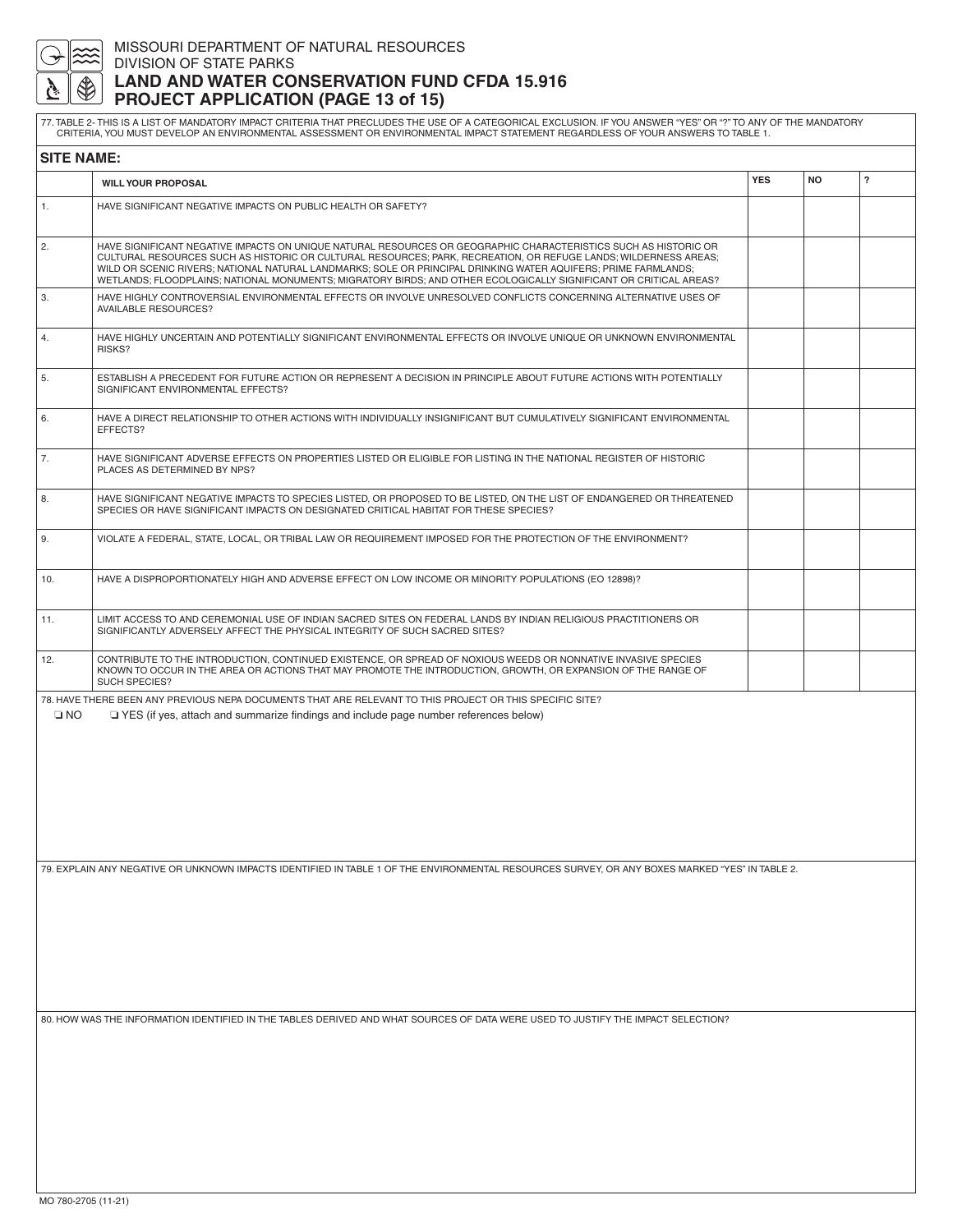| MISSOURI DEPARTMENT OF NATURAL RESOURCES<br><b>DIVISION OF STATE PARKS</b>                                                                                                                                                                                                                                                                                                                                                                                       |
|------------------------------------------------------------------------------------------------------------------------------------------------------------------------------------------------------------------------------------------------------------------------------------------------------------------------------------------------------------------------------------------------------------------------------------------------------------------|
| <b>LAND AND WATER CONSERVATION FUND CFDA 15.916</b><br><b>PROJECT APPLICATION (PAGE 14 of 15)</b>                                                                                                                                                                                                                                                                                                                                                                |
| 81. WHO CONTRIBUTED TO FILLING OUT THE ENVIRONMENTAL RESOURCE SURVEY (include name, title, agency) AND WHAT QUALIFICATIONS DO THEY HAVE THAT PROVIDE THE NECESSARY<br>RESOURCE EXPERTISE TO DETERMINE IMPACT SIGNIFICANCE?                                                                                                                                                                                                                                       |
|                                                                                                                                                                                                                                                                                                                                                                                                                                                                  |
|                                                                                                                                                                                                                                                                                                                                                                                                                                                                  |
|                                                                                                                                                                                                                                                                                                                                                                                                                                                                  |
| 82. LIST ALL REQUIRED FEDERAL, STATE, AND LOCAL PERMITS/APPROVALS NEEDED FOR THE PROPOSAL AND EXPLAIN THEIR PURPOSE AND STATUS.                                                                                                                                                                                                                                                                                                                                  |
|                                                                                                                                                                                                                                                                                                                                                                                                                                                                  |
|                                                                                                                                                                                                                                                                                                                                                                                                                                                                  |
|                                                                                                                                                                                                                                                                                                                                                                                                                                                                  |
|                                                                                                                                                                                                                                                                                                                                                                                                                                                                  |
| 83. SECTION 106 OF THE NATIONAL HISTORIC PRESERVATION ACT REQUIRES CONSULTATION WITH THE MISSOURI STATE HISTORIC PRESERVATION OFFICE (SHPO). ARE HISTORIC<br>PROPERTIES PRESENT IN THE PROJECT AREA AS DETERMINED THROUGH SHPO CONSULTATION?<br>$\square$ NO<br><b>D</b> YES                                                                                                                                                                                     |
| ATTACH COPIES OF ALL CORRESPONDENCE WITH THE SHPO AND IN THE SPACE BELOW INDICATE IF HISTORIC PROPERTIES ARE PRESENT AND EXPLAIN HOW YOU PLAN TO AVOID,<br>MINIMIZE, OR MITIGATE ANY ADVERSE EFFECTS IDENTIFIED IN YOUR CONSULTATION WITH THE SHPO.                                                                                                                                                                                                              |
|                                                                                                                                                                                                                                                                                                                                                                                                                                                                  |
|                                                                                                                                                                                                                                                                                                                                                                                                                                                                  |
|                                                                                                                                                                                                                                                                                                                                                                                                                                                                  |
| 84. HAVE THERE BEEN ANY PREVIOUS CULTURAL AND/OR HISTORIC RESOURCE SURVEYS COMPLETED THAT INCLUDED THIS SITE WITHIN THE AREA OF POTENTIAL EFFECTS?                                                                                                                                                                                                                                                                                                               |
| NO - DESCRIBE ANY CONSTRUCTION PLANNED AS A RESULT OF THIS PROJECT THAT WILL EXTEND BEYOND THE PRE-EXISTING DISTURBANCE AREA<br>(including surface area depth).<br>T YES - ATTACH SURVEY AND SUMMARIZE FINDINGS AND INCLUDE PAGE NUMBER REFERENCES BELOW.                                                                                                                                                                                                        |
|                                                                                                                                                                                                                                                                                                                                                                                                                                                                  |
|                                                                                                                                                                                                                                                                                                                                                                                                                                                                  |
|                                                                                                                                                                                                                                                                                                                                                                                                                                                                  |
|                                                                                                                                                                                                                                                                                                                                                                                                                                                                  |
| 85. THE ENDANGERED SPECIES ACT REQUIRES PROJECT SPONSORS TO CONSIDER HOW THEIR PROJECT COULD ADVERSELY IMPACT THREATENED AND ENDANGERED SPECIES. FOR YOUR<br>PROJECT, PLEASE INDICATE IF THERE IS "NO EFFECT," "NOT LIKELY TO ADVERSELY EFFECT" OR "MAY AFFECT, LIKELY TO ADVERSELY AFFECT" AND LIST ANY COMMITMENTS YOU ARE<br>MAKING TO ENSURE THIS EFFECT DETERMINATION. INCLUDE A COPY OF THE IPAC REPORT AND NATURAL HERITAGE REVIEW WITH YOUR APPLICATION. |
|                                                                                                                                                                                                                                                                                                                                                                                                                                                                  |
|                                                                                                                                                                                                                                                                                                                                                                                                                                                                  |
|                                                                                                                                                                                                                                                                                                                                                                                                                                                                  |
| <b>DIVISION OF STATE PARK USE ONLY</b>                                                                                                                                                                                                                                                                                                                                                                                                                           |
| ATTACH DOCUMENTATION OF NPS CONCURRENCE WITH THE RECOMMENDED NEPA PATHWAY                                                                                                                                                                                                                                                                                                                                                                                        |
| □ THIS PROPOSAL QUALIFIES FOR A CATEGORICAL EXCLUSION (CE). LIST:                                                                                                                                                                                                                                                                                                                                                                                                |
| ITHIS PROPOSAL REQUIRES AN ENVIRONMENTAL ASSESSMENT (EA), WHICH IS ATTACHED AND HAS BEEN PRODUCED IN ACCORDANCE WITH THE LWCF MANUAL.                                                                                                                                                                                                                                                                                                                            |

❏ THIS PROPOSAL MAY REQUIRE AN ENVIRONMENTAL IMPACT STATEMENT (EIS).